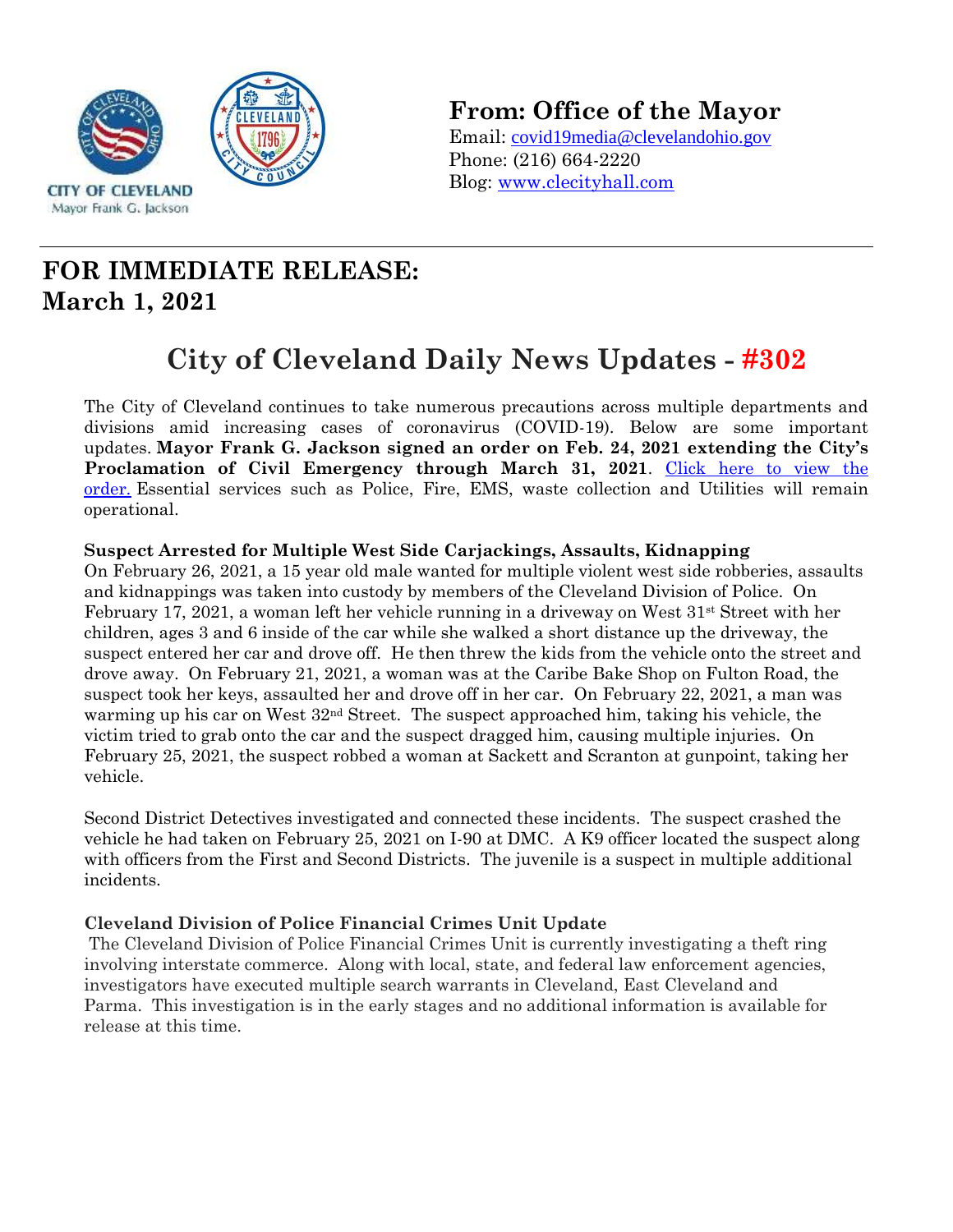**City of Cleveland & CMSD Release RFQ for Redevelopment of 19 Vacant CMSD Sites**

The City of Cleveland and the Cleveland Metropolitan School District (CMSD) have today jointly issued a Request for Qualifications (RFQ) to select real estate development project teams for the redevelopment of 12 vacant school buildings and seven sites of vacant land owned by CMSD.

"These vacant school buildings and vacant land parcels provide opportunities for economic development in neighborhoods across the City of Cleveland," said Mayor Frank G. Jackson. "The City of Cleveland looks forward to collaborating with the Cleveland Metropolitan School District on repurposing these assets to foster redevelopment and equity in our neighborhoods."

The intent of the RFQ process is to identify qualified real estate development project teams interested in each site. Teams are invited to submit site-specific redevelopment proposals for consideration by the City and CMSD. Interested developers will be able to participate in an information session and tours of the building to learn more about the sites. The RFQ and selection process will be facilitated by the City of Cleveland.

"When we developed a plan for the future of our programs and facilities in 2019, the Board of Education asked that we also look at the future of our vacant buildings and property. We are excited to be partnering with the City of Cleveland in redeveloping unused properties and turning them into neighborhood assets," said CMSD CEO Eric Gordon.

The RFQ calls for redevelopment plans to be guided by principles of racial equity and inclusion with respect to neighborhoods and/or include neighborhood wealth-building initiatives.

[Click here](http://www.city.cleveland.oh.us/node/165891) to view the RFQ.

|  |  | <b>RFQ TIMELINE:</b> |
|--|--|----------------------|
|--|--|----------------------|

| City & CMSD Release RFQ                       | March 1, 2021                        |
|-----------------------------------------------|--------------------------------------|
| Informational Session w/Developers            | March 16 and 17, 2021 (RSVP by March |
| 12)                                           |                                      |
| Deadline to Submit CMSD Documentation Request | March 19, 2021                       |
| <b>Building Tours</b>                         | March 22, 23 and 24, 2021 (RSVP by   |
| March 19)                                     |                                      |
| Questions Due                                 | April 12, 2021 (Answers by April 16) |
| RFQ Responses Due                             | April 30, 2021                       |
| Respondents Notified of Preliminary Selection | May 31, 2021                         |

Following preliminary selections, project teams will work through due diligence and predevelopment before any properties are sold and transferred from CMSD to the selected development entities

### **Other Important Reminders (Previous Announcements)**

#### **City of Cleveland Update on Daily COVID-19 Case Reporting**

The City of Cleveland will now distribute daily COVID-19 case numbers via social media each evening. Members of the media and the general public are encouraged to follow the City on Facebook and Twitter where daily case numbers will be publicized upon receipt. The daily roundup of news updates from the city will be shared at the end of the business day.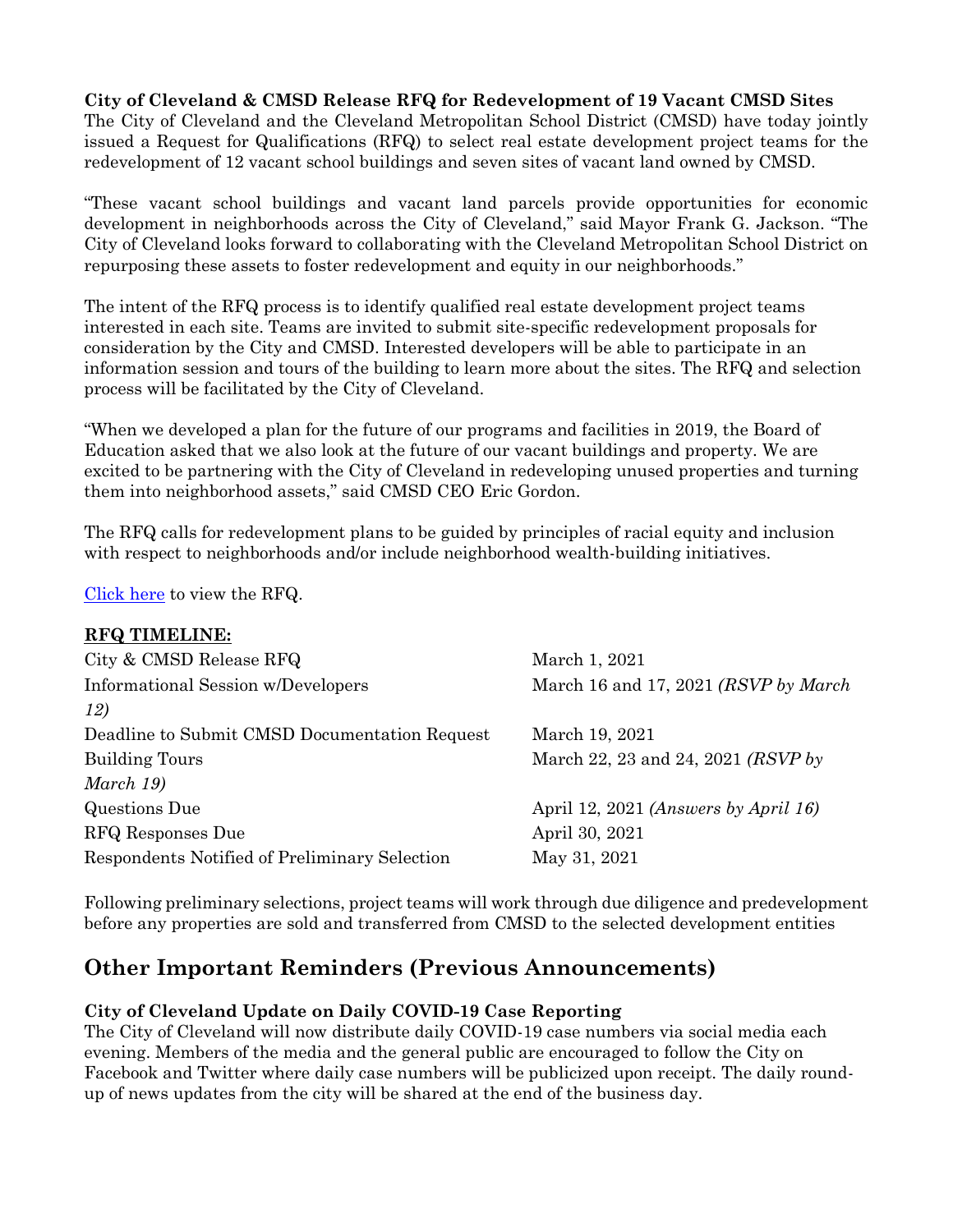#### **Small Business Administration (SBA) – Paycheck Protection Program (PPP) Loans Update**

SBA has announced an additional tranche of PPP funding to assist small businesses. PPP loans are available to help keep businesses open during the COVID-19 Pandemic. PPP Loans may be eligible for forgiveness if certain conditions are met:

- Employee and compensation levels are maintained
- Loan proceeds are spent on payroll costs and other expenses
- At least 60% of proceeds are spent on payroll costs

President Biden has announced several changes to the program to make it more accessible:

- **Beginning February 24 and through March 10**, only businesses with fewer than 20 employees are eligible to apply in order to ensure that the smallest businesses have access to this program.
- Rules for sole proprietors, self-employed individuals and independent contractors have been modified to increase access for certain felony convictions.
- Elimination of student loan debt delinquency as a disqualifier to PPP loans
- Non-citizen small business owners may use Individual Tax Identification Numbers to apply for PPP.

Information about the program, including matching small businesses with area lenders, can be found at [https://www.sba.gov/funding-programs/loans/coronavirus-relief-options/paycheck](https://www.sba.gov/funding-programs/loans/coronavirus-relief-options/paycheck-protection-program)[protection-program](https://www.sba.gov/funding-programs/loans/coronavirus-relief-options/paycheck-protection-program)

#### **Students Invited to Apply for Mayor Frank G. Jackson Scholarship Program**

The Mayor Frank G. Jackson Scholarship Program is now accepting applications for the 2021-2022 academic year. The deadline to submit your application is March 28, 2021. To learn more and to apply, [click here.](https://app.smarterselect.com/programs/71707-College-Now-Greater-Cleveland)

The Mayor Frank G. Jackson Scholarship Program was created by the City of Cleveland in 2007 to provide scholarship funds to the following individuals:

- 1. City employees
- 2. Dependents of City employees
- 3. High school seniors graduating from the Cleveland Metropolitan School District
- 4. High school seniors in the Youth Development Program or involved with the City of Cleveland Department of Recreation

The program provides scholarships of \$1,000 per year for up to 4 years. Selected scholarship recipients must be a full-time (minimum 12 credit hours each term) student at a four-year, public or private, not-for-profit higher education institution.

Scholarships are renewable for up to three additional years from the first awarded academic year. To be eligible for renewal of the scholarship, students must maintain a 2.5 cumulative GPA and fulltime status.

The City of Cleveland's Mayor Frank G. Jackson Scholarship program is administered through [College Now Greater Cleveland.](https://www.collegenowgc.org/) For questions about the scholarship applications, please contact College Now at (216) 635-0324.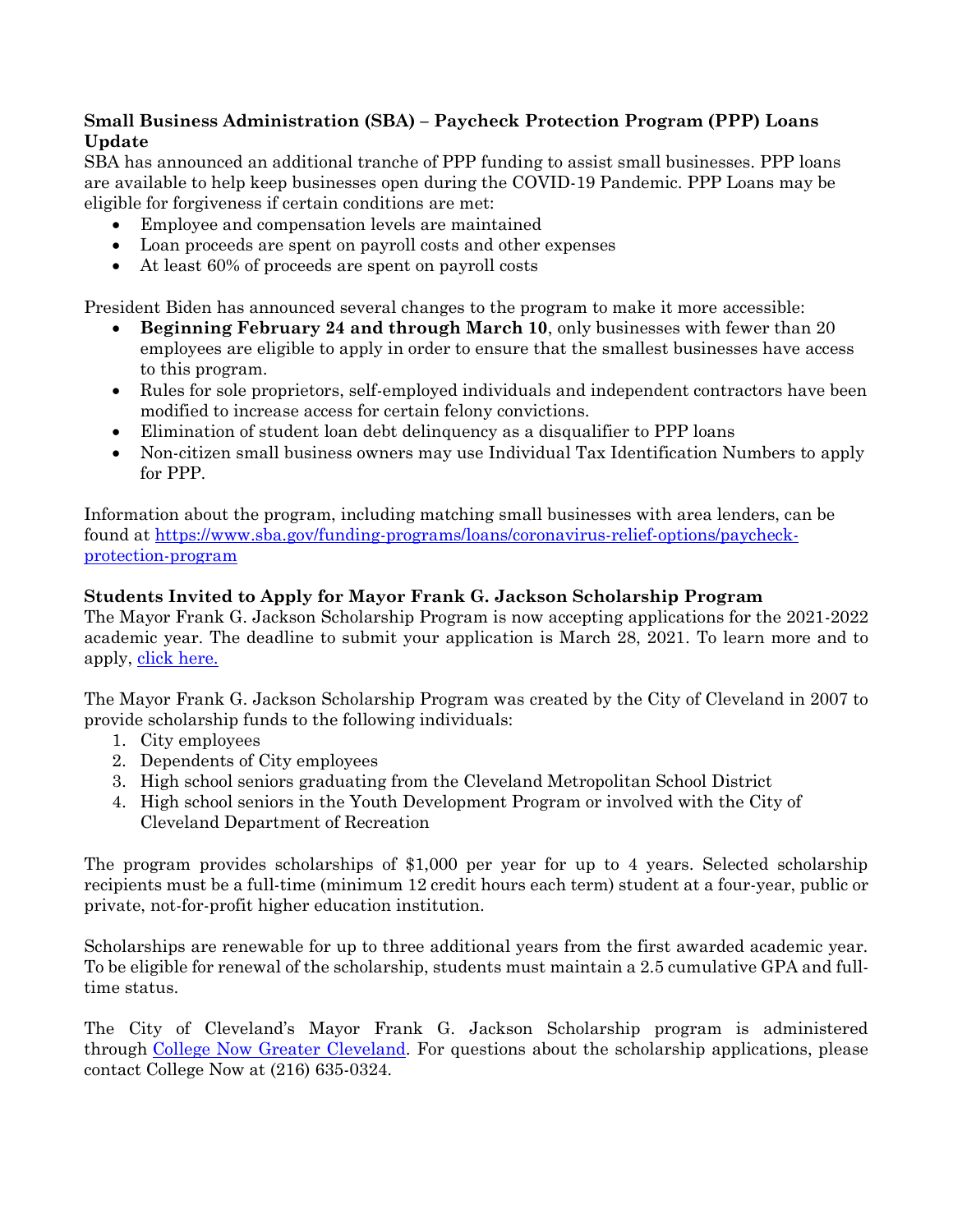#### **City Of Cleveland Establishes Call Center to Answer General Vaccine Distribution Questions**

The City of Cleveland has established a call center that is currently available to answer general questions pertaining to the City's vaccine distribution efforts and assist eligible individuals in scheduling an appointment to receive the vaccine.

- Call Center Number: (216) 664-2222
- Hours of Operation: Monday-Friday; 9 a.m. to 5 p.m.

As a reminder, only individuals who meet the Ohio Department of Health's criteria are eligible to receive the vaccine at this time. Due to limited supply, it will take time for eligible individuals to receive the vaccine. We ask for your patience. As we receive additional supply, we will be opening up additional vaccination sites and scheduling appointments for eligible individuals to receive the vaccine.

#### **Calls Regarding COVID-19 Complaints**

With the passage by Cleveland City Council of an ordinance authorizing penalties for noncompliance with Mayor Jackson's mask mandate, enforcement is now in effect. There are two numbers Clevelanders should call regarding non-compliance:

- **Business complaints:** CDPH hotline at (216) 857-7165
- **Individual or private residence complaints:** Cleveland Police non-emergency line at (216) 621-1234

Cleveland City Council recently approved the mandatory use of masks in public spaces as well as certain penalties for individuals and businesses that do not comply. On July 3, Mayor Jackson signed an amended order mandating the use of masks in public in the City of Cleveland to slow the spread of the highly contagious coronavirus. This includes mandatory use in bars, restaurants, shared office settings, rideshares and other shared spaces.

Citations may be issued with fines for the following:

- Any business or person violating the mask or safe-seating order (which maintains social distancing of at least six feet between patrons) is subject to civil penalties in accordance with Ordinance No. 556-2020, specifically chapters 602 and 236.
- Any business in the City of Cleveland with an employee who becomes ill with the coronavirus is required to immediately disinfect and sanitize the premises. Following a warning, they may be subject to a civil penalty of \$1,000 for the first offense and a civil penalty of \$3,000 for each subsequent violation.

#### **Upcoming Cleveland Transformation Alliance Meetings**

The Cleveland Transformation Alliance Committee (CTA) is currently hosting public meetings via Zoom or Microsoft Teams. For more information on these meetings, please visit [http://www.myCLEschool.org.](http://www.mycleschool.org/) See details for upcoming meetings below:

#### *Finance Committee*

March 11, 2021 at 8:30 a.m. via Microsoft Teams [Click here to join the meeting](https://teams.microsoft.com/l/meetup-join/19%3ameeting_YmQ3NDU3NmEtY2Q2MC00MWI0LWIyYzAtYzEwMDQwMWUzNTM1%40thread.v2/0?context=%7b%22Tid%22%3a%225dbb3024-8bde-472a-bcff-d8774687efc6%22%2c%22Oid%22%3a%22409b8b97-4589-4eea-a7bb-f33766222c64%22%7d) on your computer or mobile app. Or call in (audio only): [+1 216-815-0098,,707589369#](tel:+12168150098,,707589369%23) United States, Cleveland Phone Conference ID: 707 589 369# [Find a local number](https://dialin.teams.microsoft.com/515d6b75-647f-4efc-a2a8-d5f428dd99fd?id=707589369) | [Reset PIN](https://mysettings.lync.com/pstnconferencing)

#### *Cleveland Transformation Alliance Board Meeting*

March 15, 2021 at 5:30 p.m. via Zoom Register in advance for this webinar: